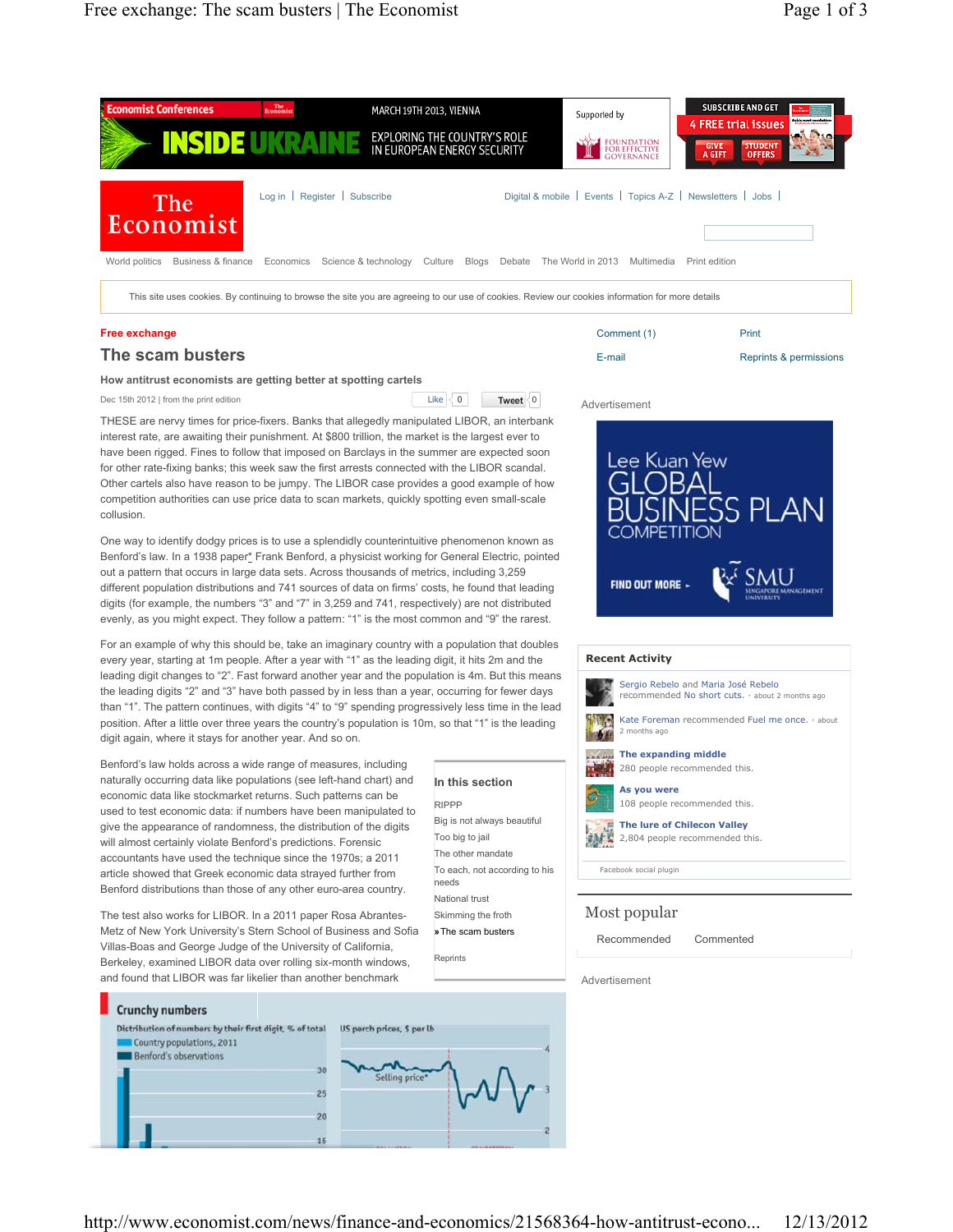

interest rate to depart from Benford patterns. A quick Benford test would have pointed to LIBOR anomalies long before one of the colluding banks chose to own up.

Applying Benford's law is an example of a "price screen", a quick test that can help spot markets where pricing patterns are odd and warrant further investigation. Although competition authorities would ideally use detailed information on companies' prices and costs to identify collusion, since the ability to price far above cost is one measure of market power, information on firms' costs is hard to come by. Hence the value of tests that can be run quickly, across various markets, using just the data at hand.

Take the pattern of prices over time. In a competitive market, theory suggests prices are set close to firms' costs and track those costs over time. Because costs differ between firms, prices should as well. And since the prices of inputs are volatile over time, firms' selling prices should vary over time, too. Cartels change things. Prices rise far above costs, so small cost increases can simply be absorbed. Once prices are being set collusively, a cartel may not want to raise them further for fear of being caught. And even if a single cartel member does want to change prices, agreeing this with all the others is time-consuming. Colluders don't just raise prices; they tend to smooth them, too.

In a 2006 paper Ms Abrantes-Metz, Luke Froeb of Vanderbilt University, John Geweke of the University of Iowa and Christopher Taylor of the Federal Trade Commission used the price of fish sold to American military bases in the late 1980s to backtest the theory. A cartel had stitched up the market for cod, flounder, haddock and perch. When the cartel reigned, the prices of perch were oddly stable. But when providers began to compete, prices dropped by 16% and also became choppier, reflecting fluctuations in wholesale fish prices (see right-hand chart). A new paper on a generic-medicines cartel in Mexico found something similar.

## **Clever watchdogs**

All this suggests that one way to direct scarce antitrust resources is to set up automatic scans of market prices, looking for excess price stability. Watchdogs are already moving in this direction. In Italy a screen applied to pharmacies spotted a problem with baby-food prices. In America bids for stimulus-funded projects are checked for signs of collusion. But like any statistical test, scans for prices that are too stable can give "false positives", implicating firms whose prices are flat for innocent reasons.

The use of mapping data can refine these tests. In a 2012 paper Pim Heijnen and Marco Haan, both of Groningen University, and Adriaan Soetevent of Amsterdam University analysed location and price data for around 3,300 Dutch petrol stations. Their first step was to calculate the distribution of petrol prices and label the most stable as suspicious. The next step was to use location data and maps. If the cause of smooth prices was something innocent (lazy managers, say) then suspect stations should have been randomly scattered across the country. But they weren't. Stable pricing patterns often appeared in clusters, suggesting local collusion. Using data in this way promises much. The only problem is that as the watchdogs get better at knowing where to look, cartels are bound to improve at disguising their activities.

## **Source**

"The Law of Anomalous Numbers", by Frank Benford, *Proceedings of the American Philosophy Society* 78, 551-572 (1938)

"A Variance Screen for Collusion", by Rosa Abrantes-Metz, Luke Froeb, John Geweke, Christopher Taylor, *International Journal of Industrial Organisation*, Volume 24, Issue 3, May 2006, Pages 467–486

"Tracking the Libor Rate", by Rosa Abrantes-Metz, Sofia Villas-Boas, and George Judge, *Applied Economics Letters* (2011)

"Fact and Fiction in EU-Governmental Economic Data", by Bernhard Rauch, Max Göttsche, Gernot Brähler and Stefan Engel, *German Economic Review*, Volume 12, Issue 3, pages 243–255

ing for Collusion: A Spatial Statistics Approach", by Pim Heijnen, Marco Haany and Adriaan Soeteventz, Tinbergen Institute Discussion Papers (2012)

rience in Screens for Bid-Rigging", Carlos Mena-Labarthe, *CPI Antitrust Chronicle* (2012)



## Latest blog posts - All times are GMT



**The Economist**: Digital highlights, December 15th 2012 Newsbook - 42 mins ago



**Travel adverts:** Best on the air, but best in the air? Gulliver - 1 hour 31 mins ago



**Monetary policy**: Bernanke's two-footed driving Free exchange - 1 hour 55 mins ago



**Daily chart**: Fishy pricing Graphic detail - 2 hours 16 mins ago



**Demographics**: Nonsense nonsense crisis Free exchange - Dec 13th, 13:35



**Czech politics**: Jan Fischer's bid for the presidency Eastern approaches - Dec 13th, 12:10

**Europe's banking union**: A measly



triumph Schumpeter - Dec 13th, 12:06



**Remembering Ravi Shankar**: The godfather of world music Prospero - Dec 13th, 11:46



**Regulating the internet**: Wicked groupedit Babbage - Dec 13th, 06:49



**Anniversary of the Nanjing massacre**: Ebbs and flows of history Analects - Dec 13th, 06:27

More from our blogs »

## Products & events

Stay informed today and every day **Get e-mail newsletters** Subscribe to *The Economist's* free e-mail newsletters and alerts.